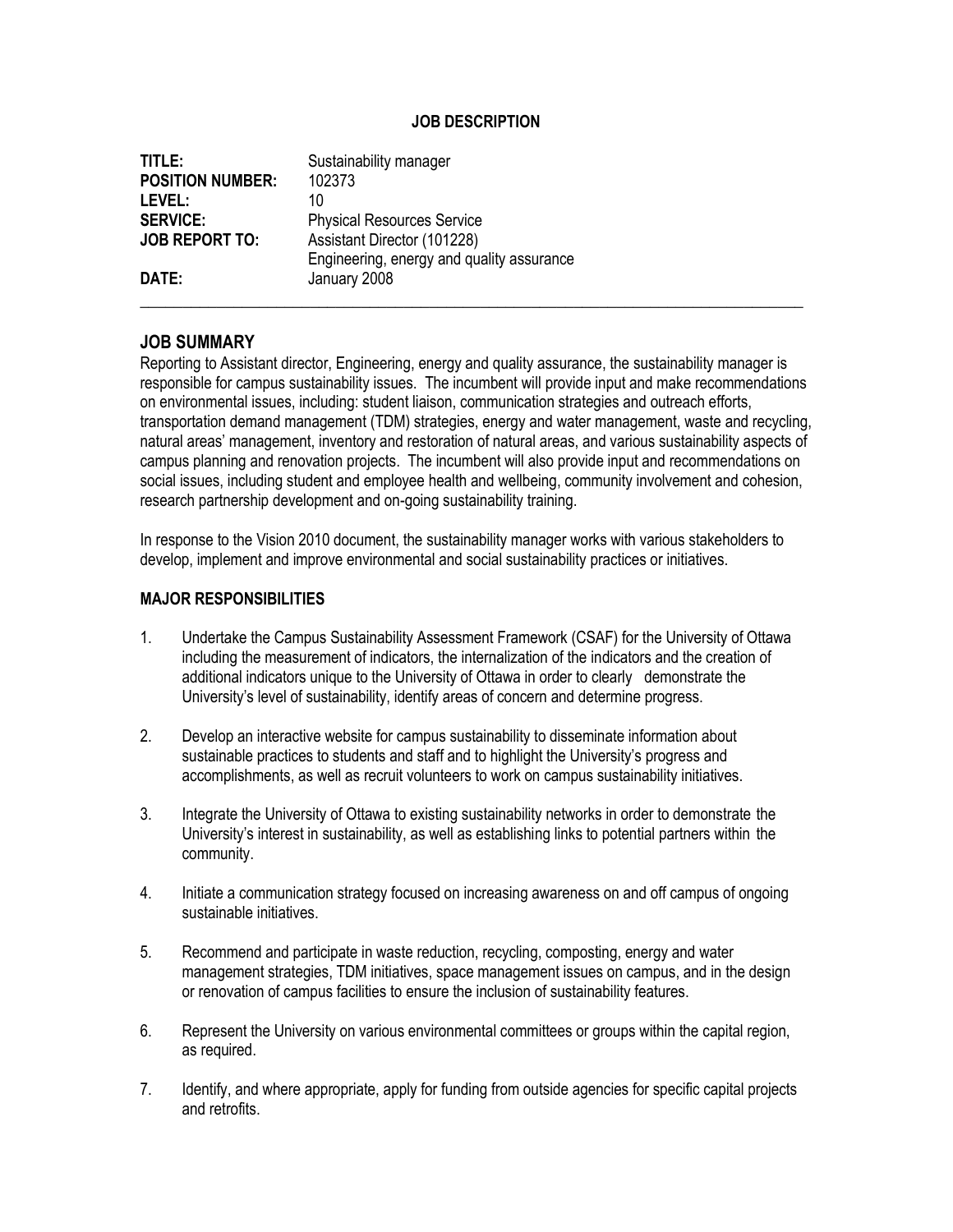- 8. Create an Annual Campus Sustainability Report to highlight the activities of the coordinator, the program as well as the University, and comment on possible areas for improvement and opportunities to move forward.
- 9. Evaluate, recommend and implement improvements to various sustainability programs on campus.
- 10. Concentrate on taking a creative, dynamic and solution-oriented approach to problem solving.

## **AUTHORITY AND CONSULTING (20%)**

- 1. Perform public relations interviews and media outreach in sustainability area.
- 2. Perform audits and provide recommendations on best practices.
- 3. Perform triple bottom line analysis on issues of interest.

## **STUDENT ACTIVITIES (40%)**

- 1. Research work with Student Federation Executive and research officer to develop viable opportunities that warrant further development.
- 2. Influence Frosh week activities to include more sustainable practices.
- 3. Attend student environmental/social Justice conferences as a presenter.
- 4. Plan and organize conferences with environmental sustainability theme.
- 5. Plan and execute student outreach initiatives.
- 6. Recruit faculty and students for the experiential learning program at SASS.
- 7. Prepare and deliver class presentations for different faculties.

## **WASTE MANAGEMENT (30%)**

- 1. Enlist and manage student volunteers to audit and write reports on potential new waste management programs.
- 2. Develop final annual report for Ontario's Stewardship Program.
- 3. Evaluate universities compliance with Ontario's Waste Regulations.
- 4. Develop and update campus waste management master plan.
- 5. Review Policies relating to campus waste disposal, diversion and reduction.
- 6. Build relationships with academics with common interests to enable the slight change to key academic courses which will permit student driven waste management functions to be carried out for partial course credits.
- 7. Identify new opportunities for special waste such as batteries, construction, and electronics.
- 8. Develop pilot projects to a point where they can be transferred to appropriate department within Physical Resources Service.
- 9. Facilitate re-use of waste through community outreach whereby useful material is delivered to charities such as Habitat for Humanity, The Mission, Shepherds of Good Hope, Food Bank, etc.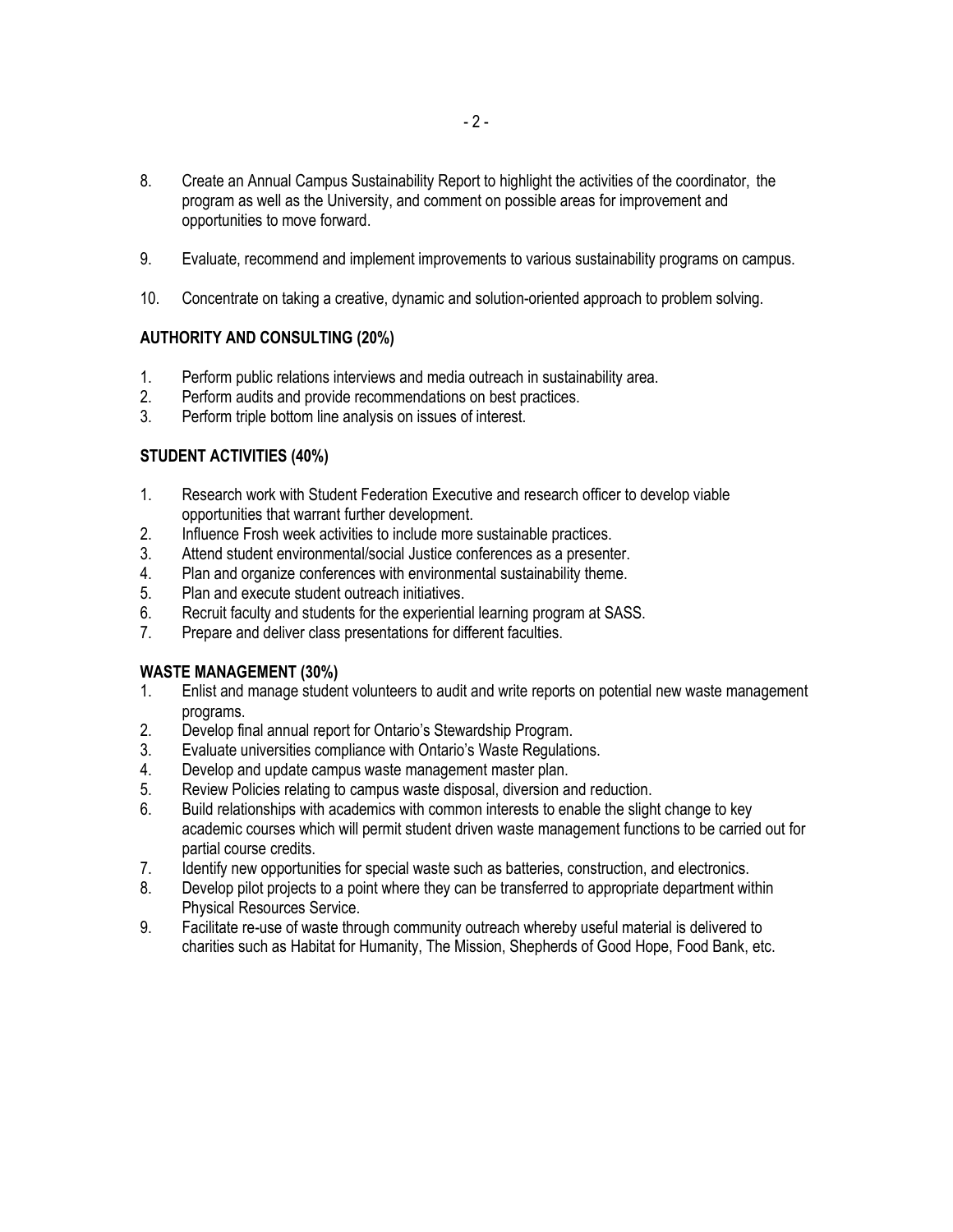## **COMMITTEES (10%)**

- 1. Participates on following committees:
	- o Sustainable development advisory committee to VP Resources
	- o Communications Network committee under VP Relations
	- o Ethical Purchasing committee under AVP Finance
	- o Bicycle User Group
	- o Office of Risk management
	- o Community kitchen
	- o Green Residences committee
	- o Various Conference planning committees.

## **STATISTICS**

|--|--|--|

- **-** Campus area…………………………………………………….500 000 m<sup>2</sup>
- **-** Land area…………………………………………………………71,5 acres
- **-** Volume of solid waste………………………………………...1 200 tonnes
- **-** Volume of recycling……………………………………………..600 tonnes
- **-** Participates on following committees:
	- o Sustainable development advisory committee to VP Resources
	- o Communications network committee under VP Relations
	- o Ethical purchasing committee under AVP Finance
	- o Bicycle user group
	- o Office of risk management

## **ESSENTIAL QUALIFICATIONS**

- 1. Undergraduate degree, preferably in Environmental science, Environmental technology, and/or Environmental engineering and two to five years of related experience.
- 2. A sound knowledge of environmental issues is required, together with some experience in developing and delivering Education/Communication programs.
- 3. Strong computer and technical abilities including: word processing, database management, e-mails and web-based communications are also required.
- 4. Report writing and reading comprehension skills applicable to specialized technical documents, reports, proposals, research papers and grant application are essential.
- 5. Ability to work with, understand, communicate effectively with, and facilitate meetings with a diverse set of people including students, Union employees, administrators, faculty, the President and Vice-President offices and the surrounding community.
- 6. Creative, dynamic and solution-oriented approach to problem solving.
- 7. Demonstrated understanding of, and experience working with, each of the sustainability theme areas described above.
- 8. Management and team building experience.
- 9. Ability to work well in a team environment as well as being self-directed and motivated.